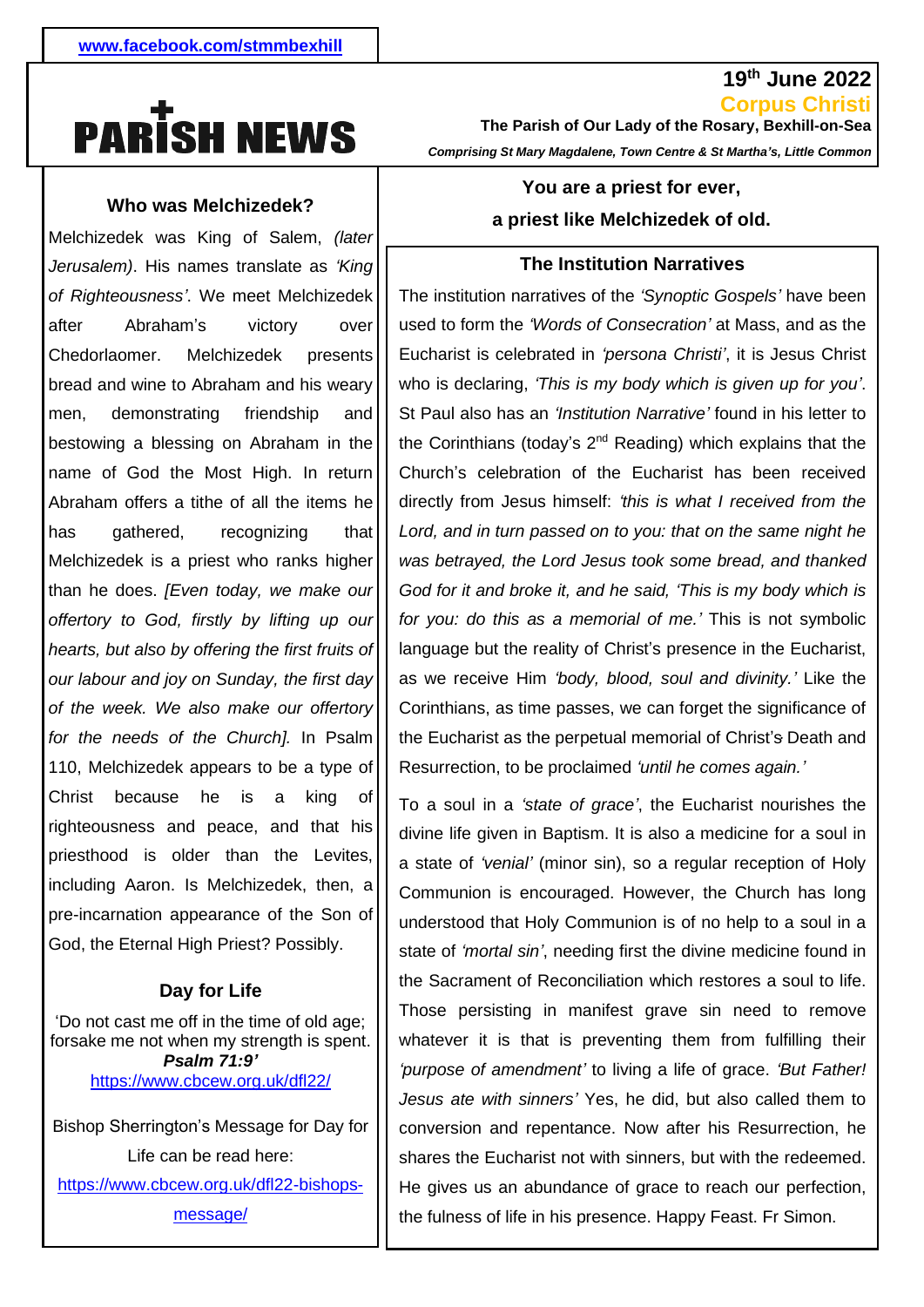# **PARISH NEWS** PARISH NEWS

#### **We pray for those who have died:**

**We pray for the sick:** Jim Green, Margaret Hitchman, Martin Stiles, David Spooner, Doreen Turner, Samuel Barden, Pete Cornfield, Baby Neveah O'Leary, Veronica Phillips, Winifred Broughton, Cecila Weathers, Margaret Carley, Jackie & Laurence Keep, Fr Andrew Pinsent, David Meyer and Stephen Doyle, Winifrede Yeo.

# **Liturgy & Prayer**

**Sacred Heart of Jesus:** For Catholics, the month of June is dedicated to the Sacred Heart of Jesus (24th June), Masses at 10am and 7pm in St Mary Magdalene.

Obligation'. Fr Simon will alter his day off to celebrate 3 schools Masses and Fr Rajesh will celebrate two parish Masses at 10am and 7pm in St Mary Magdalene Church. The Syro-Malabar Catholics usually  $B^{\text{c}}$  Calobrato a 5pm Mass (in their cum rite) on Wednesdays in St Martha's celebrate a 5pm Mass (in their own rite) on Wednesdays in St Martha's. **St Peter and St Paul (Wednesday 29th June):** With the obligation restored, this will be a 'Holy Day of

Cleaning v. Sanitisation: The strict sanitization of benches with the virus wipes has now stopped. McNaughton, Samira Mayal, Mary Murphy, Dora Nolan, Harry Nolan, Doreen O'Donovan, Roisin O'Donovan, Jane However, each Mass community needs to establish a Rota for a general clean of the Church after each Sunday Mass to ensure a satisfactory level of cleanliness, without which Mass cannot be celebrated. Twambley, Anne & Dick Whittington and Desmond Woolf. Sunday Mass to ensure a satisfactory level of cleanliness, without which Mass cannot be celebrated.

**Readers:** If you are a reader, take a look at the 'Wednesday Word' each week: <u>http://wednesdayword.org</u>/

# **Social & Pastoral**

**Reminder SVP Monthly "Tea at 3":** Next Tea, 27th June from 3pm to 4.30pm in St Martha's Hall. More information: 07783 598238 / [popsy57@outlook.com](mailto:popsy57@outlook.com)

**Holy Communion for Housebound Parishioners:** With thanks to the SVP, Holy Communion visits are resuming. If you are housebound and wish to receive Holy Communion at home, please contact the parish office. If you know of someone who might benefit, please make them aware of this ministry, which is also available on a temporary basis due to accident or long illness. Parishioners who have been Extraordinary Ministers who are willing to resume visits may contact the parish office with their contact details. The SVP coordinator will then contact you to discuss and allocate you to a home communicant. Many thanks. SVP.

**Catholic Women's League (CWL):** CWL, a group for women in the parish to share faith, skills, and friendship, while supporting the local community and keeping the needs of the Church in our hearts. Invited speakers enrich and entertain us and we go on pilgrimages and outings. CWL meets at 7.30pm on the 1st Monday of each month in St Martha's Hall. Contact: 211717 or 221803 for further information.

**Catholic Certificate in Religious Studies (CCRS):** Highly recommended for catechists and inspiring catechists, as the course, explores our faith. This begins again in the Diocese in the Autumn. For more information, please contact the Formation Adviser, Jon Harman E: [jon.harman@abdiocese.org.uk](mailto:jon.harman@abdiocese.org.uk)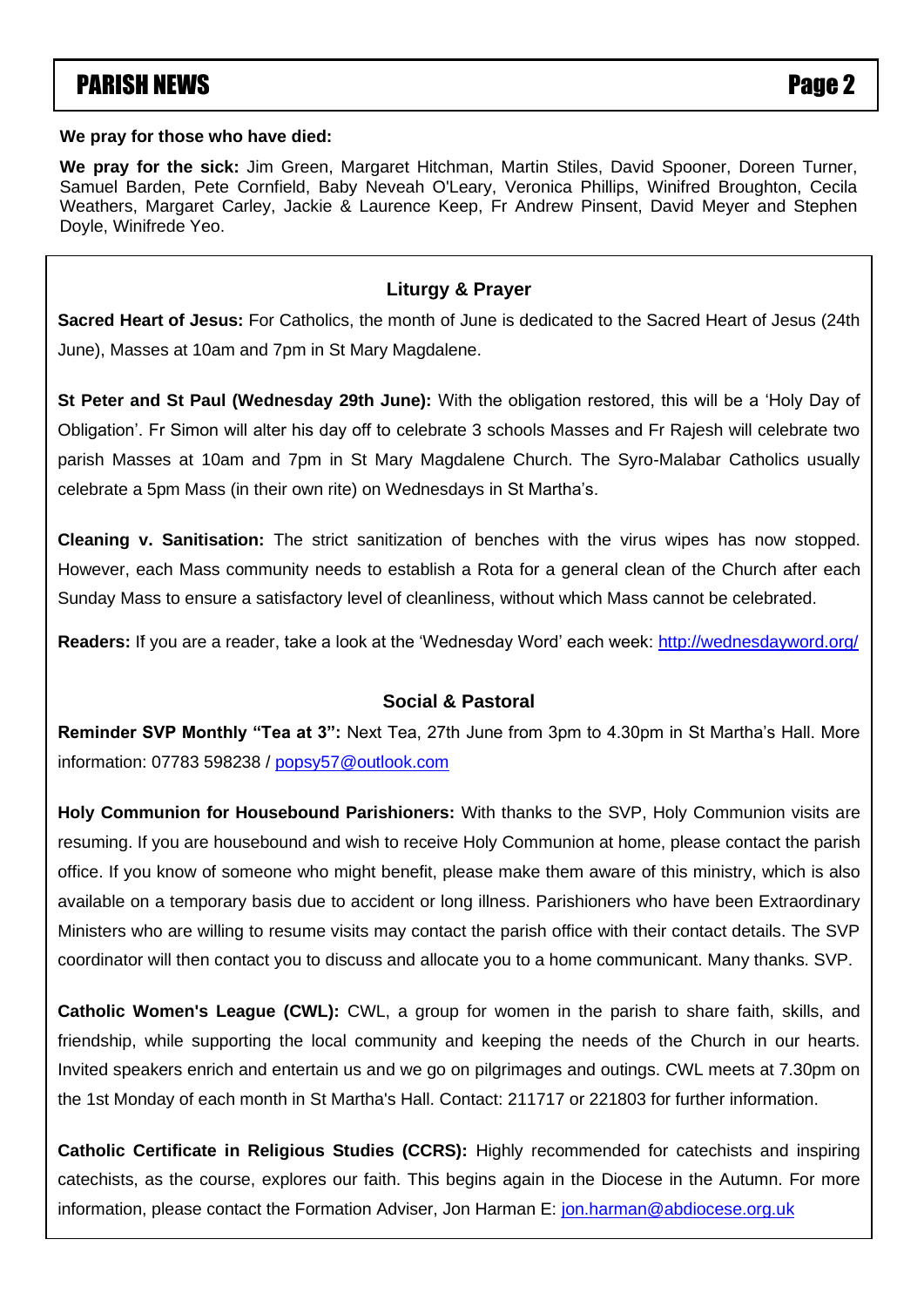# PARISH NEWS **PARISH NEWS**

# **Parish Clergy: Fr Simon Dray, Fr Rajesh Minz, Deacon Simon Kirkdale Administrators: Bonita Osmond-Maher & Lisa Young Safeguarding: Sylvia Cousins**

#### **Sacraments**

 Applications can be submitted from September 2022. However, if you would like to chat through whether **Adult Baptisms, Receptions & Confirmations 2023:** If you are thinking of Baptism, or being Received as a Catholic, or a Catholic seeking Confirmation, the next RCIA course begins in the autumn of 2022. this might be for you, please book an appointment with Fr Simon ( [bexhill@abdiocese.org.uk](mailto:bexhill@abdiocese.org.uk) ).

**Infant Baptism (Aged 0-6):** applications submitted via the website: <https://stmmbexhill.co.uk/baptism/> **Children of Catechetical Age (7+):** These children must be individually prepared, and we will assess

your needs on a case-by-case basis. Applications:<https://stmmbexhill.co.uk/we-journey-together/>

**First Holy Communion:** Applications for 2023 will not open before the autumn. Do not apply yet.

Need a non-urgent clergy home visit? Please use the online form: [https://stmmbexhill.co.uk/visiting-the](https://stmmbexhill.co.uk/visiting-the-sick-and-housebound/)[sick-and-housebound/](https://stmmbexhill.co.uk/visiting-the-sick-and-housebound/) or telephone the parish office on 01424 210 263 opt 4

## **Other Notices**

Worth Retreats: please visit<https://worth.co.uk/retreats/retreat-progamme-2022/> for retreat opportunities.

**Refugee Crisis Coffee Morning, Sat. 25 June at 11.30am:** +Richard will host a morning to discuss our response to the refugee crisis, at St Gabriel's Hall, Billingshurst. All welcome. Sign up for your free place: <https://abdiocese.churchsuite.com/events/an04uoxn>

**Young Adults (18-35) North Downs Walk – Saturday 2 July 11.30-3pm:** Mass at at St Joseph's in Dorking, then a walk exploring the local area, joined by members of the Diocesan Vocations Team. Contact our Diocesan Youth Adviser E[:lizzie.wakeling@abdiocese.org.uk](mailto:lizzie.wakeling@abdiocese.org.uk) for more information.

**Bexhill Foodbank:** Shopping List Poster at the back of both Churches; to help you with your donations.

**CAFOD: Reminder:** Visit [www.cafod.org.uk/food](https://eur02.safelinks.protection.outlook.com/?url=http%3A%2F%2Fwww.cafod.org.uk%2Ffood&data=05%7C01%7Cbexhill%40abdiocese.org.uk%7C6be6b5a54e8c4b4bc8b508da327c18f2%7C2bf5dbc217ef4efca1c9ab2dc4edefd0%7C0%7C0%7C637877805824442840%7CUnknown%7CTWFpbGZsb3d8eyJWIjoiMC4wLjAwMDAiLCJQIjoiV2luMzIiLCJBTiI6Ik1haWwiLCJXVCI6Mn0%3D%7C3000%7C%7C%7C&sdata=8Rky4y2lcBaPuozVOd3FDfQLJV0RB7JDYGaB8Vf%2Bs5g%3D&reserved=0) to learn about the *Fix the Food System* campaign.

**FAIR TRADE:** Volunteer needed to take over fortnightly stall in St Martha's Hall after Mass on Sundays. Bridget Grant 07749 482033 for more details.

# **St Richard's Catholic College, Bexhill:**

*Vacancy for Clerk to the Governors.* More Info: Alison Horan [ahoran@strichardscc.com](mailto:ahoran@strichardscc.com)

**Teaching Assistant Year Coordinator, Single Status 3/4:** A TA Coordinator is required to promote the learning and personal development of SEN Pupils in a particular group. Further details are available from our website: [https://www.strichardscc.com/about-st-richards-catholic-college/vacancies/](https://eur02.safelinks.protection.outlook.com/?url=https%3A%2F%2Fwww.strichardscc.com%2Fabout-st-richards-catholic-college%2Fvacancies%2F&data=05%7C01%7Cbexhill%40abdiocese.org.uk%7C11ac68a551254528e29b08da4d46b537%7C2bf5dbc217ef4efca1c9ab2dc4edefd0%7C0%7C0%7C637907263324697558%7CUnknown%7CTWFpbGZsb3d8eyJWIjoiMC4wLjAwMDAiLCJQIjoiV2luMzIiLCJBTiI6Ik1haWwiLCJXVCI6Mn0%3D%7C2000%7C%7C%7C&sdata=8RQEIwF0bxsD%2F3zpPqkxuxxQc%2FctyiHCkdXBRb1aqXA%3D&reserved=0) St Richard's is committed to safeguarding and promoting the welfare of its pupils and expects all staff and volunteers to share this commitment.